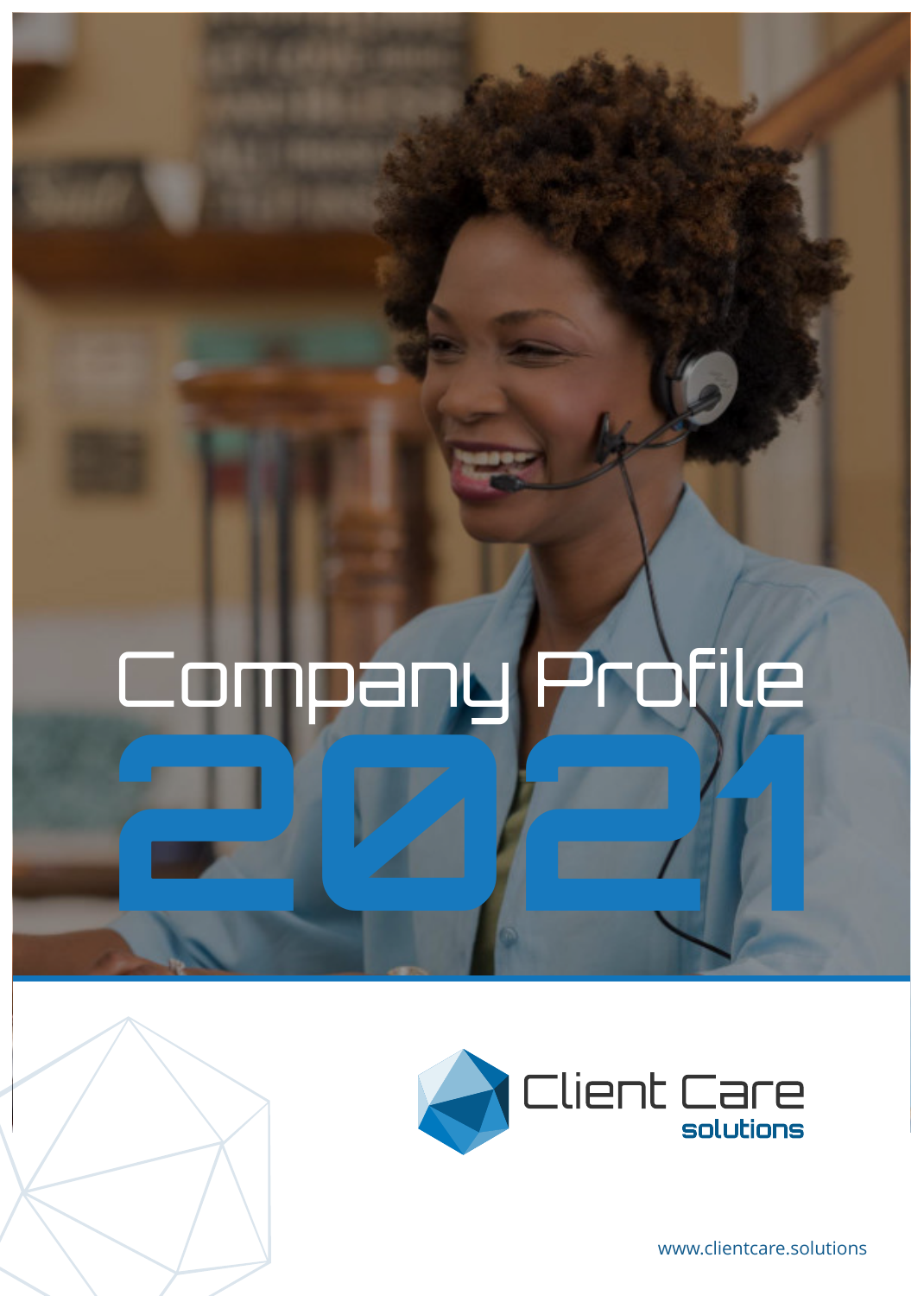**02**

## **Contents About 03 Services 05 Why Us 06 Contact 07 www.clientcare.solutions**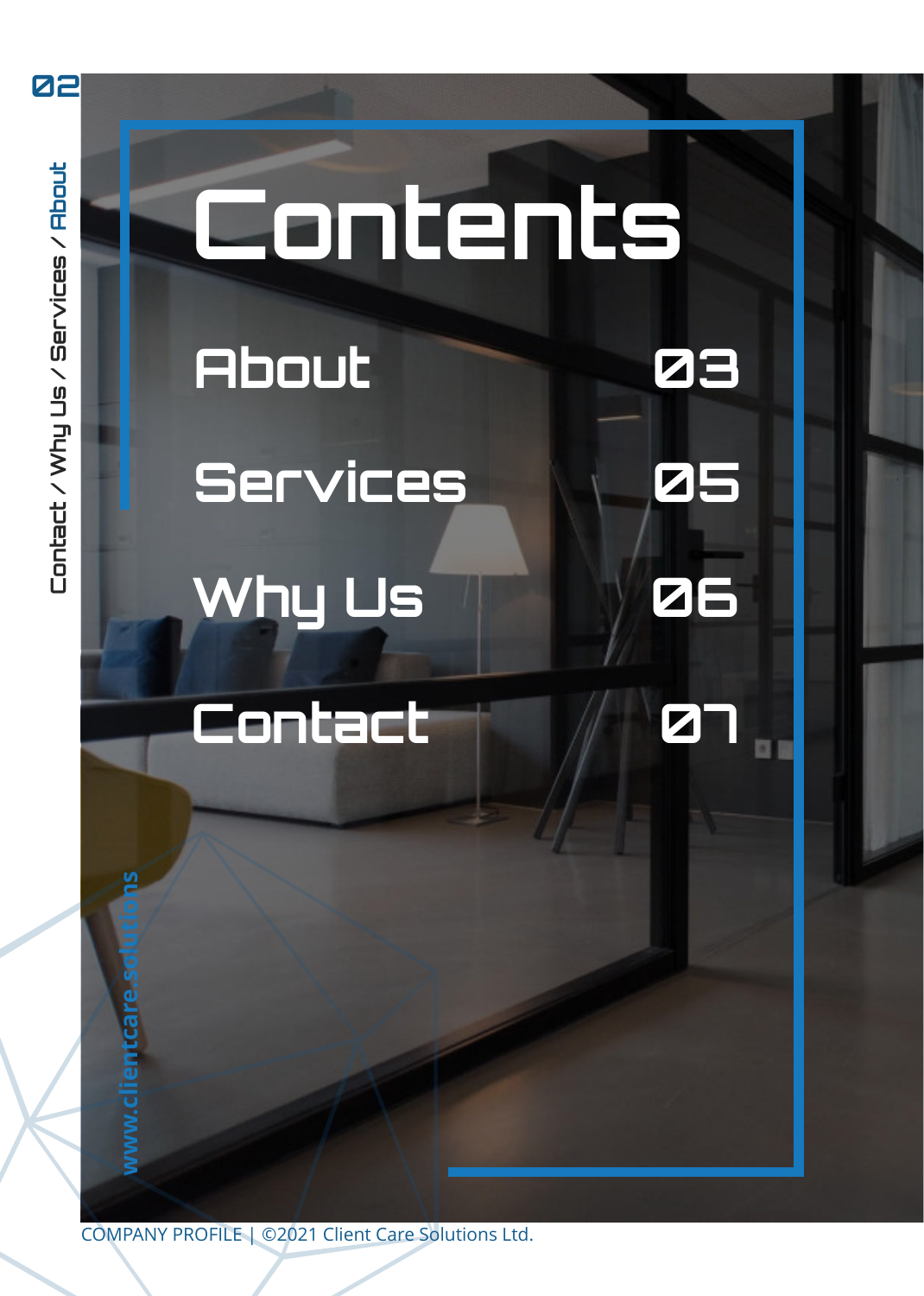### **About**

### **Introduction**

Client Care Solutions (CCS) is a one stop Business Process Outsourcing (BPO), providing a multi-channel approach to delivering Customer Service. CCS offers a wide variety of Customer Service solutions and we have the capacity to cater for any level of campaign with the use of the latest technology. We are currently operating 5 sites, two in Lusaka, Kitwe, Luanshya and Livingstone.

### **Background to Business Process Outsourcing**

Business process outsourcing (BPO) is a method of subcontracting various business-related operations to third-party vendors. BPO involves outsourcing processes that are not core to a company, however, are essential for smooth operation of the company. The customer transfers the complete responsibility of these functions to the vendor who guarantees certain service quality standards. Benefits of outsourcing include cost savings, better quality and ability to focus on core competence.

### **Vision**

To be a provider of innovative and cutting edge customer support services.

### **Mission**

To provide quality and innovative customer support services to the satisfaction of our clients.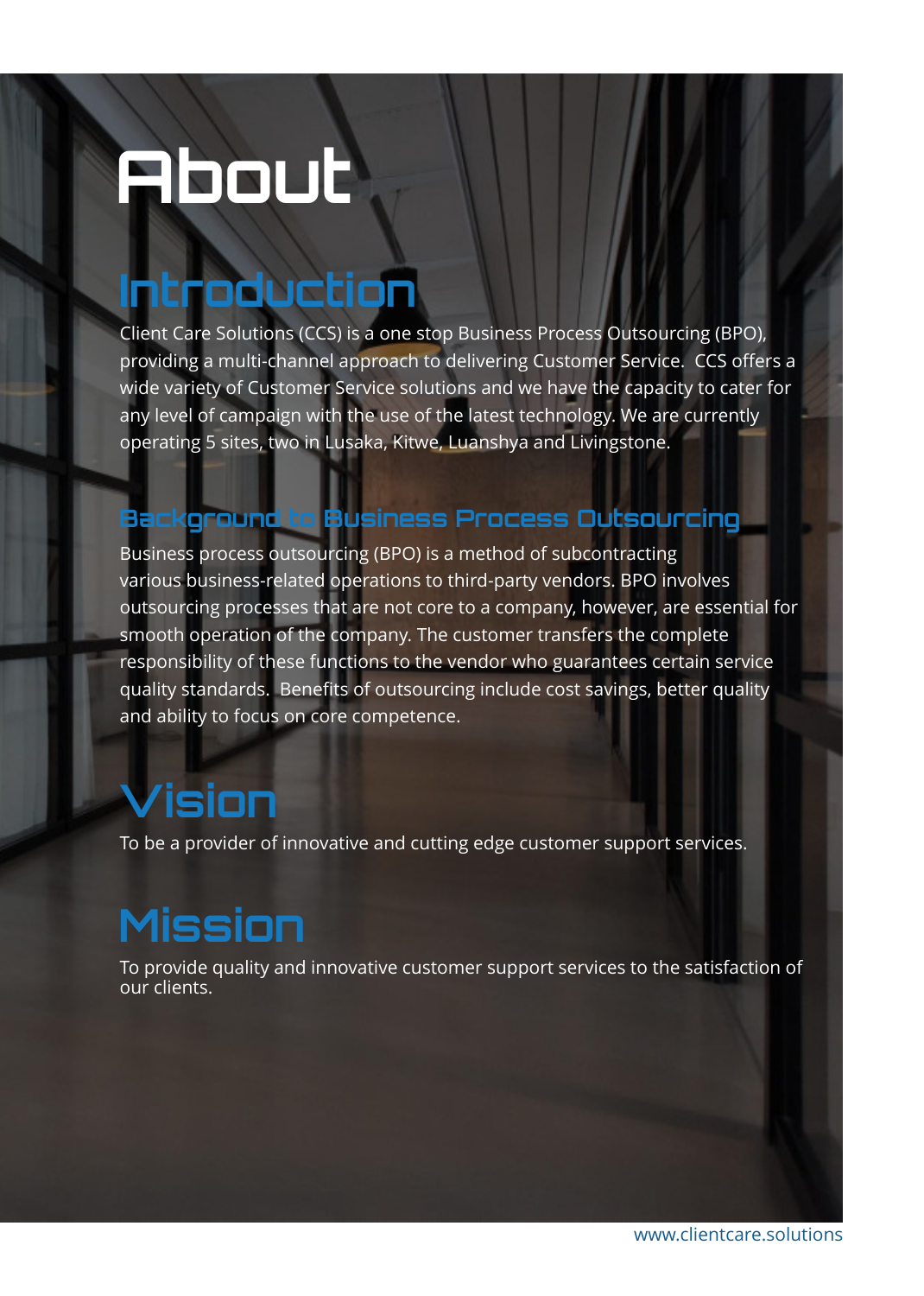**04**

#### **To be the number one provider of excellent customer services in Africa by 2026.**

**G**rowing shareholders value.

**A**ffable customer experience.

**P**roviding excellent career opportunities.

**S**trategic information partnerships.

### **Values**

**C**ourtesy

**H**onesty

**E**fficiency

**E**xcellence

**R**eliability

**U**nderstanding

**P**rofessionalism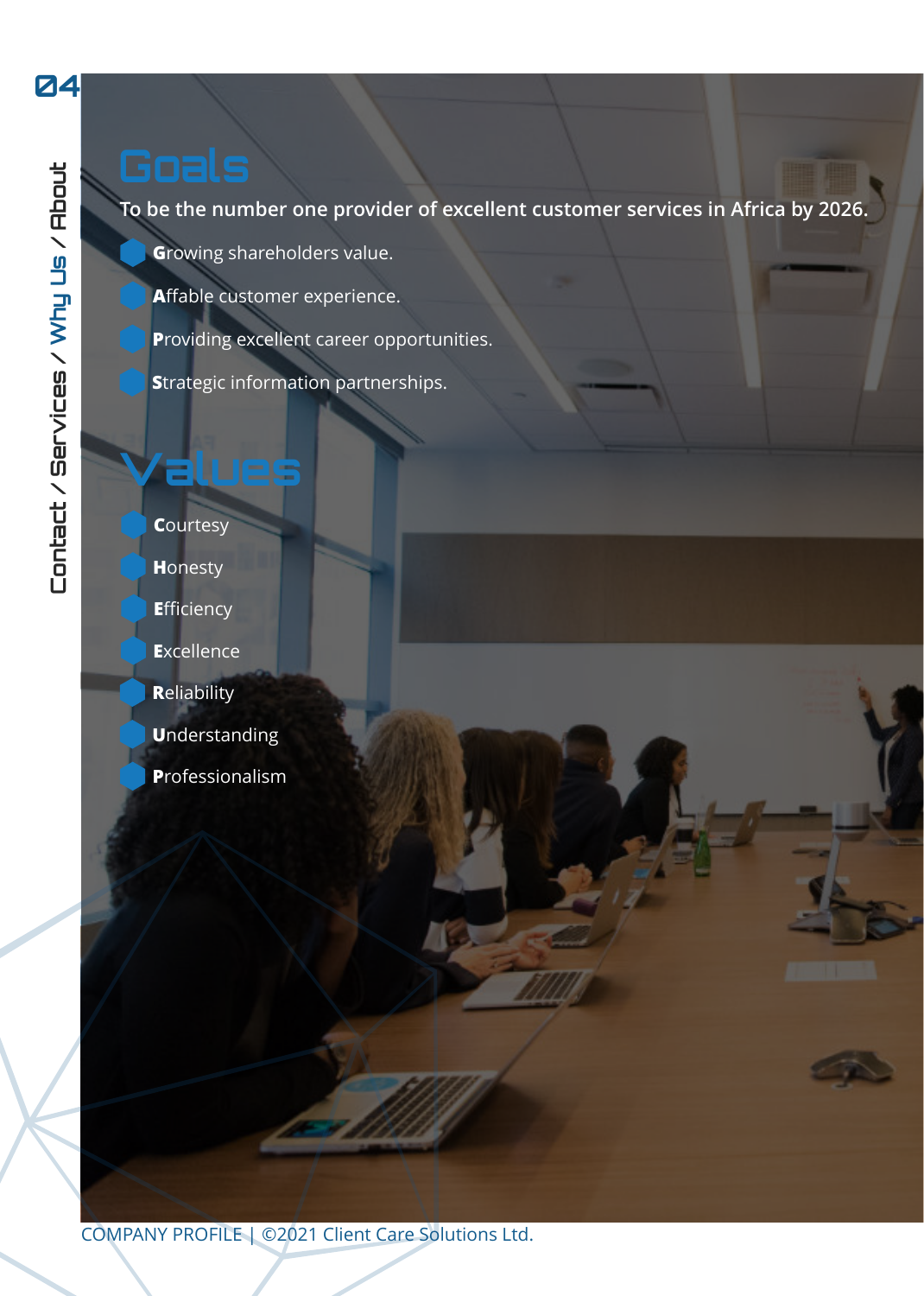## **Why Us?**

### **Quality Customer Experience**

At CCS we work with each client to improve and develop their processes to ensure a high quality customer experience. Our detail oriented team will analyze each clients unique requirements. We focus on understanding and welcome your feedback to push ourselves towards excellence. The CCS team is committed to providing dependable 24/7/365 services. We believe in nurturing long-term and sustainable relationships with our clients through the following innovative practices:

Cost-savings.

We align our people, processes and delivery network according to our clients' businesses.

Stategically align with the clients' objectives.

Becoming a valued partner and "customer experience excellence" center, which actually increases brand loyalty and becomes an essential part of the overall client's customer strategy.

www.clientcare.solutions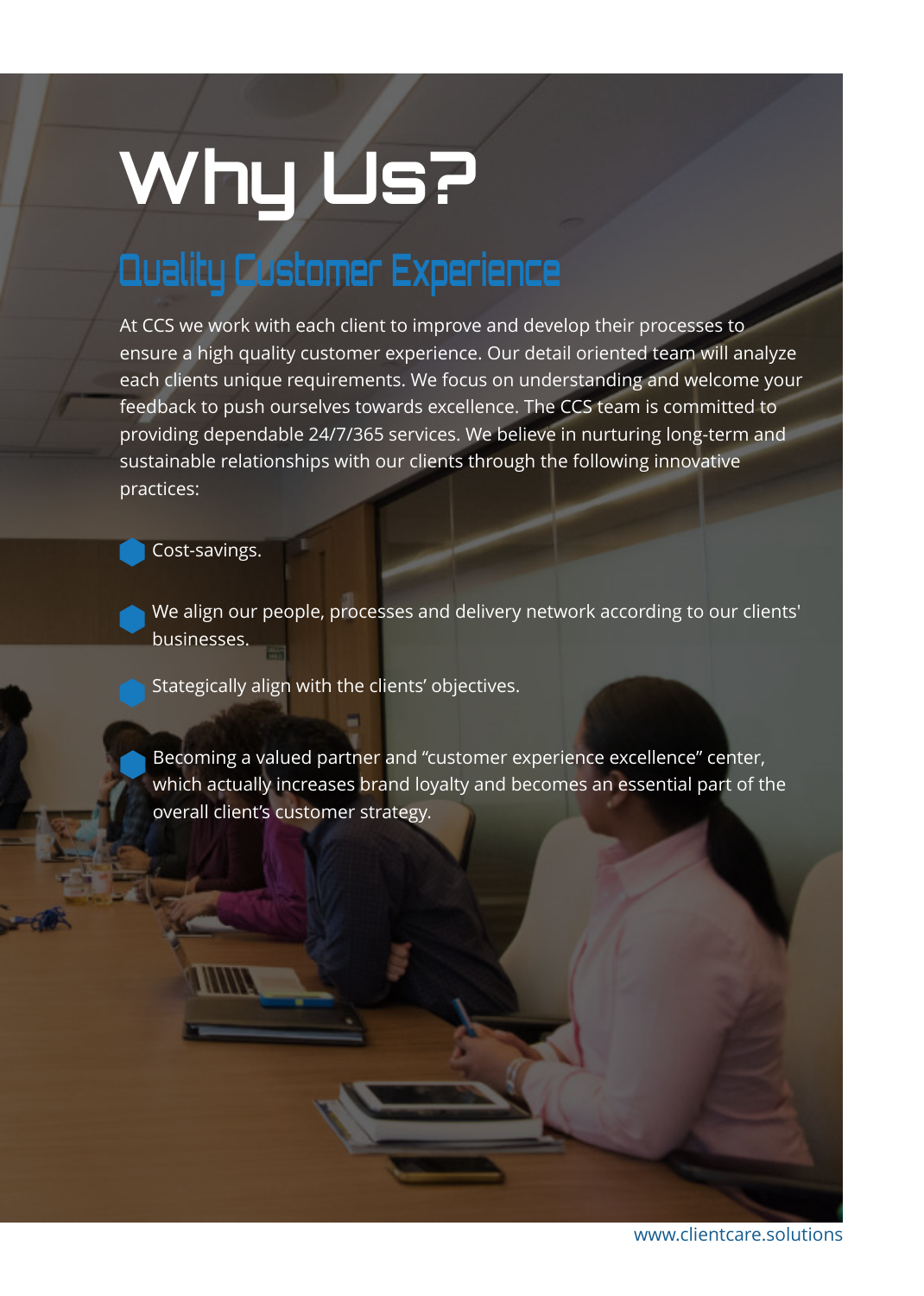### **Services**



#### **Customer Service**

We are a true extension of your company providing professionalism and knowledge for exceptional customer experience be it front desk, call in social media or email.

#### **Data Entry**



We enter data from various sources into the company computer system for processing and management.



### **Inbound/Outbound Calls**

Inbound & outbound solution enables companies to maximize customer engagement with every contact and meet their customer expectations while managing costs.

### **Market Research**

Gather valuable business intelligence effectively and efficiently with our team specializing in research and information gathering.



### **Social Media Support**

We provide multiple communication channels on various platforms such as Facebook, WhatsApp and SMS to increase customer touch points.



#### **Telesales & Upsells**

We identify, engage & convert new leads, while increasing share of wallet with existing customers with our vast experience in closing the deal with our experienced team.

**06**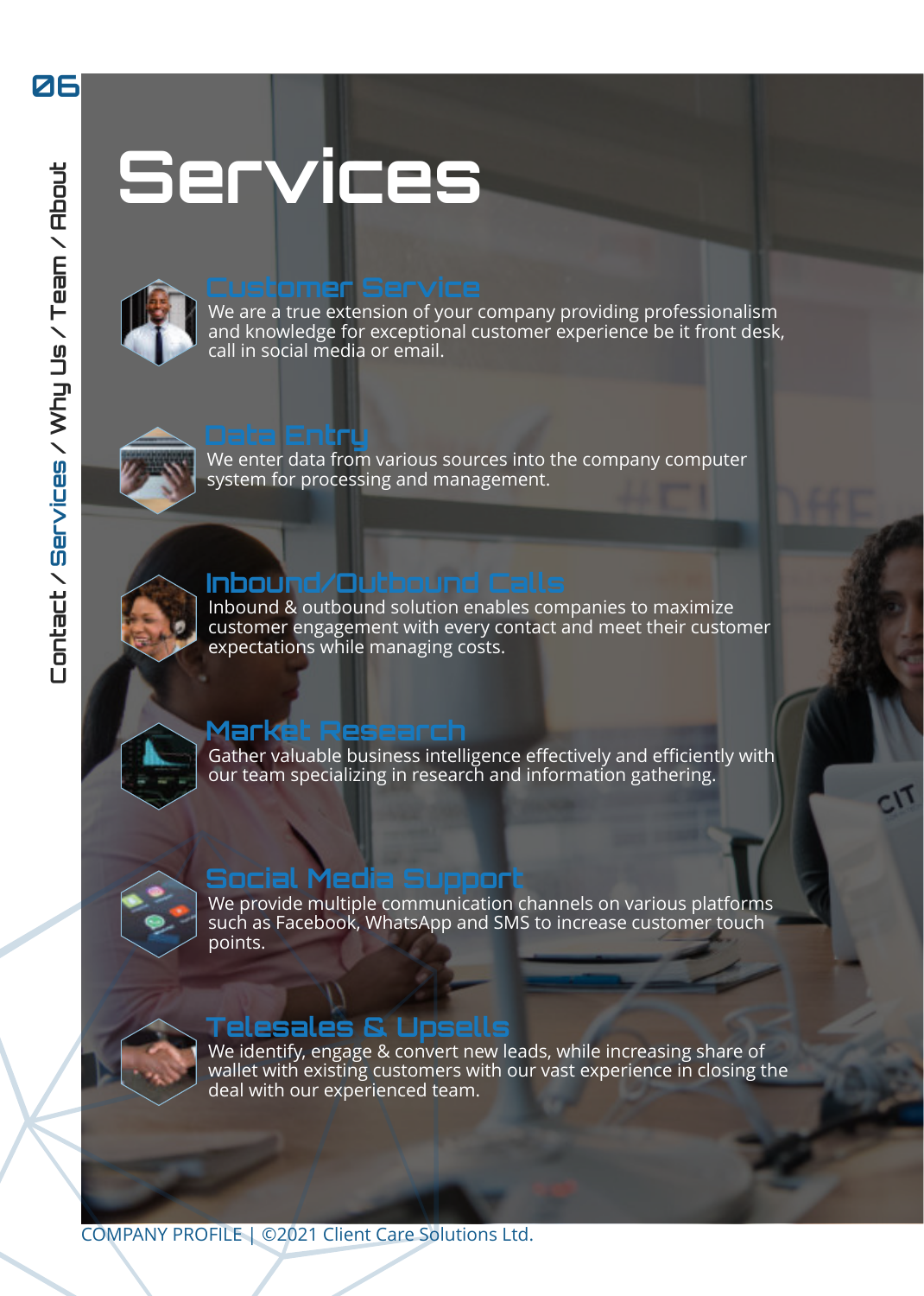### **Contact**

4 th Floor Mukuba Pension House Dedan Kimathi Road

Contact numbers: 0950003572 / 0956538851

٢

info@clientcare.solutions www.clientcare.solutions

### Client Care solutions